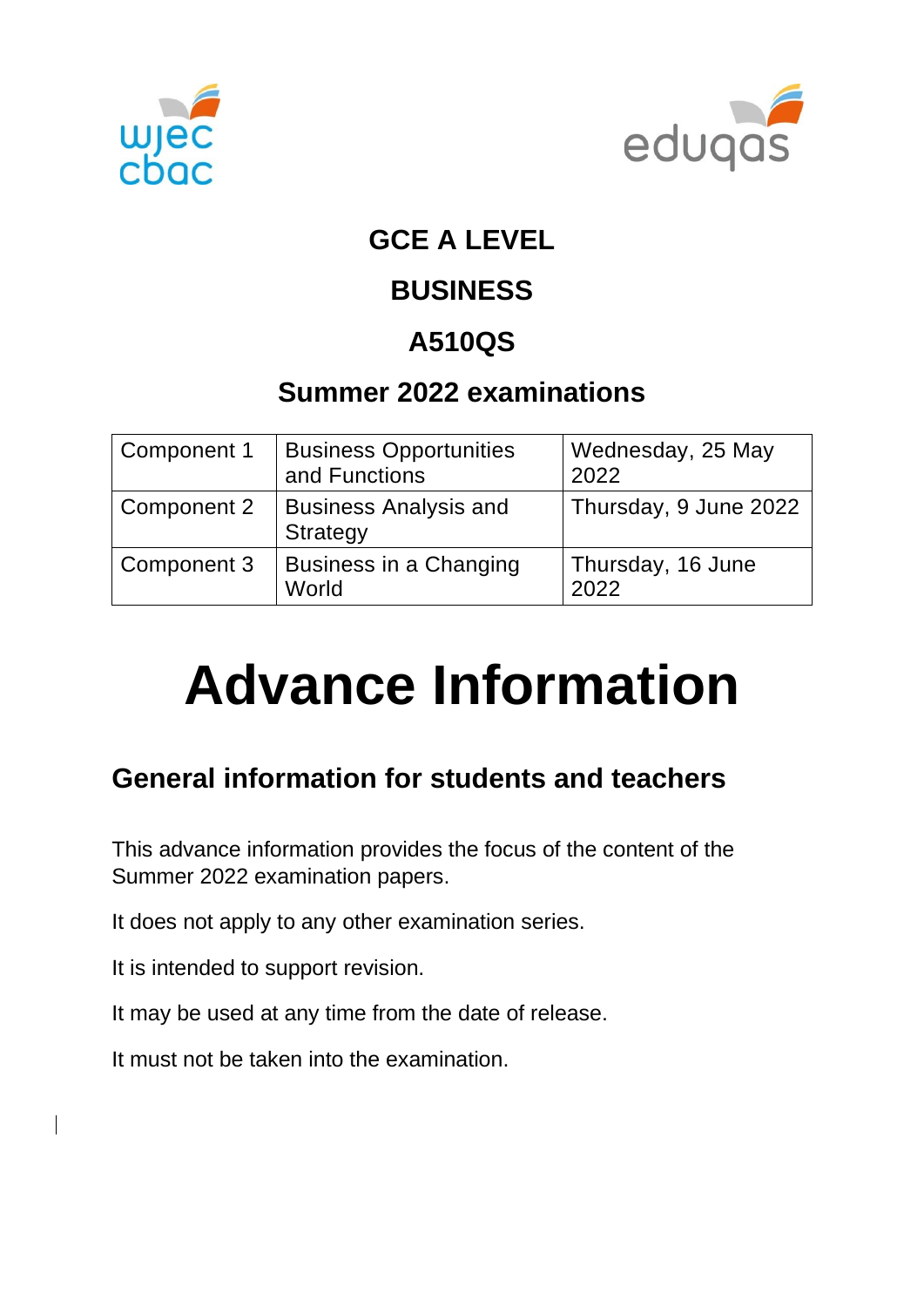## **Subject information for students and teachers**

A guidance document on advance information has been produced by The Joint Council for Qualifications (JCQ) on behalf of all awarding organisations. It can be found [here.](https://www.jcq.org.uk/wp-content/uploads/2021/10/Advance-Information-for-General-Qualifications-2021-22.pdf)

The information for each component is provided in specification order and not in question paper or question order. Areas of content provided in Component 1 and Component 2 could also be assessed in the Component 3 question paper. The advance information also gives details on the focus of quantitative skills for each component.

The format/structure of the papers remains unchanged.

It is advised that teaching and learning should still cover the entire subject content in the specification. It is important that students cover the curriculum as fully as possible, so that they are as well prepared as possible for progression to the next stage of their education. Also, students can be credited for using any relevant knowledge from any other topic areas when answering questions.

The following areas of content are suggested as key areas of focus for revision and final preparation, in relation to the Summer 2022 examinations.

#### **A Level Component 1 – Business Opportunities and Functions**

| <b>Business Opportunities</b> |  |  |
|-------------------------------|--|--|
| Enterprise                    |  |  |
| <b>Markets</b>                |  |  |
| Business revenue and costs    |  |  |
|                               |  |  |

| <b>Business Functions</b> |                                   |  |
|---------------------------|-----------------------------------|--|
| Marketing                 | The marketing mix                 |  |
|                           | Product                           |  |
|                           | Place                             |  |
|                           | New technology                    |  |
|                           | Decisions about the marketing mix |  |
| Finance                   | Cash flow forecasting             |  |
|                           | Ratio analysis                    |  |
| People in organisations   | Management and leadership         |  |
|                           | Workforce performance             |  |
| Operations management     | Productivity                      |  |
|                           | Technology                        |  |
|                           | Research and development (R&D)    |  |
|                           | Economies of scale                |  |

#### **Quantitative Skills**

Calculate, use and understand ratios, averages and fractions

Calculate, use and understand percentages and percentage changes

Construct and interpret a range of standard graphical forms

Calculate cost, revenue, profit and break-even

Use and interpret quantitative and non-quantitative information in order to make decisions Interpret, apply and analyse information in written, graphical and numerical forms